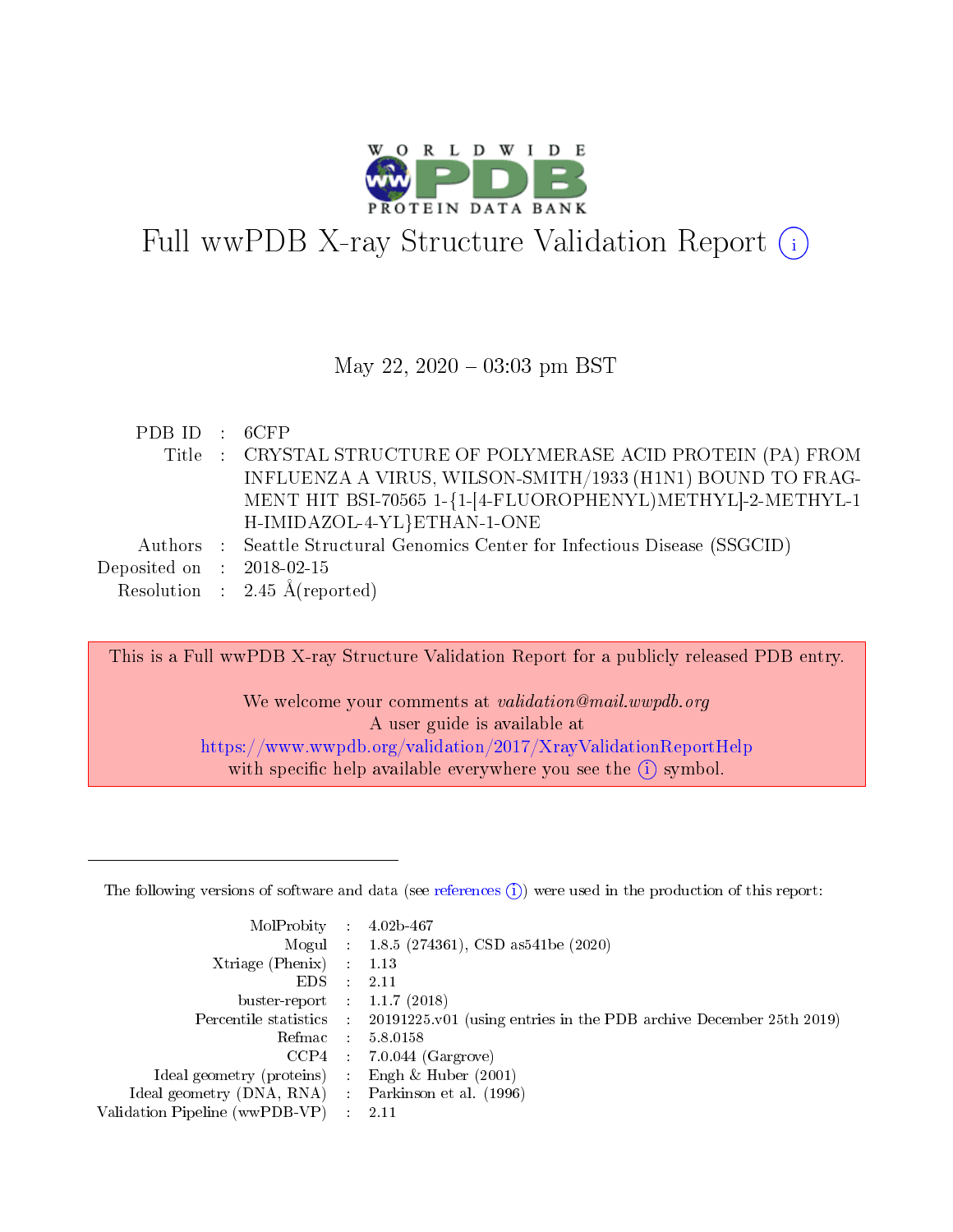# 1 [O](https://www.wwpdb.org/validation/2017/XrayValidationReportHelp#overall_quality)verall quality at a glance  $(i)$

The following experimental techniques were used to determine the structure: X-RAY DIFFRACTION

The reported resolution of this entry is 2.45 Å.

Percentile scores (ranging between 0-100) for global validation metrics of the entry are shown in the following graphic. The table shows the number of entries on which the scores are based.



| Metric                | Whole archive<br>$(\#\text{Entries})$ | Similar resolution<br>$(\#\text{Entries},\, \text{resolution}\; \text{range}(\textup{\AA}))$ |
|-----------------------|---------------------------------------|----------------------------------------------------------------------------------------------|
| $R_{free}$            | 130704                                | $1544(2.48-2.44)$                                                                            |
| Clashscore            | 141614                                | $1613(2.48-2.44)$                                                                            |
| Ramachandran outliers | 138981                                | $1598(2.48-2.44)$                                                                            |
| Sidechain outliers    | 138945                                | $1598(2.48-2.44)$                                                                            |
| RSRZ outliers         | 127900                                | $1523(2.48-2.44)$                                                                            |

The table below summarises the geometric issues observed across the polymeric chains and their fit to the electron density. The red, orange, yellow and green segments on the lower bar indicate the fraction of residues that contain outliers for  $>=3, 2, 1$  and 0 types of geometric quality criteria respectively. A grey segment represents the fraction of residues that are not modelled. The numeric value for each fraction is indicated below the corresponding segment, with a dot representing fractions  $\epsilon=5\%$  The upper red bar (where present) indicates the fraction of residues that have poor fit to the electron density. The numeric value is given above the bar.

| Mol | $\cap$ hain | Length | Quality of chain |    |     |
|-----|-------------|--------|------------------|----|-----|
|     |             | 559    | 4%<br>64%        | 7% | 28% |
| л.  | . .         |        |                  |    |     |

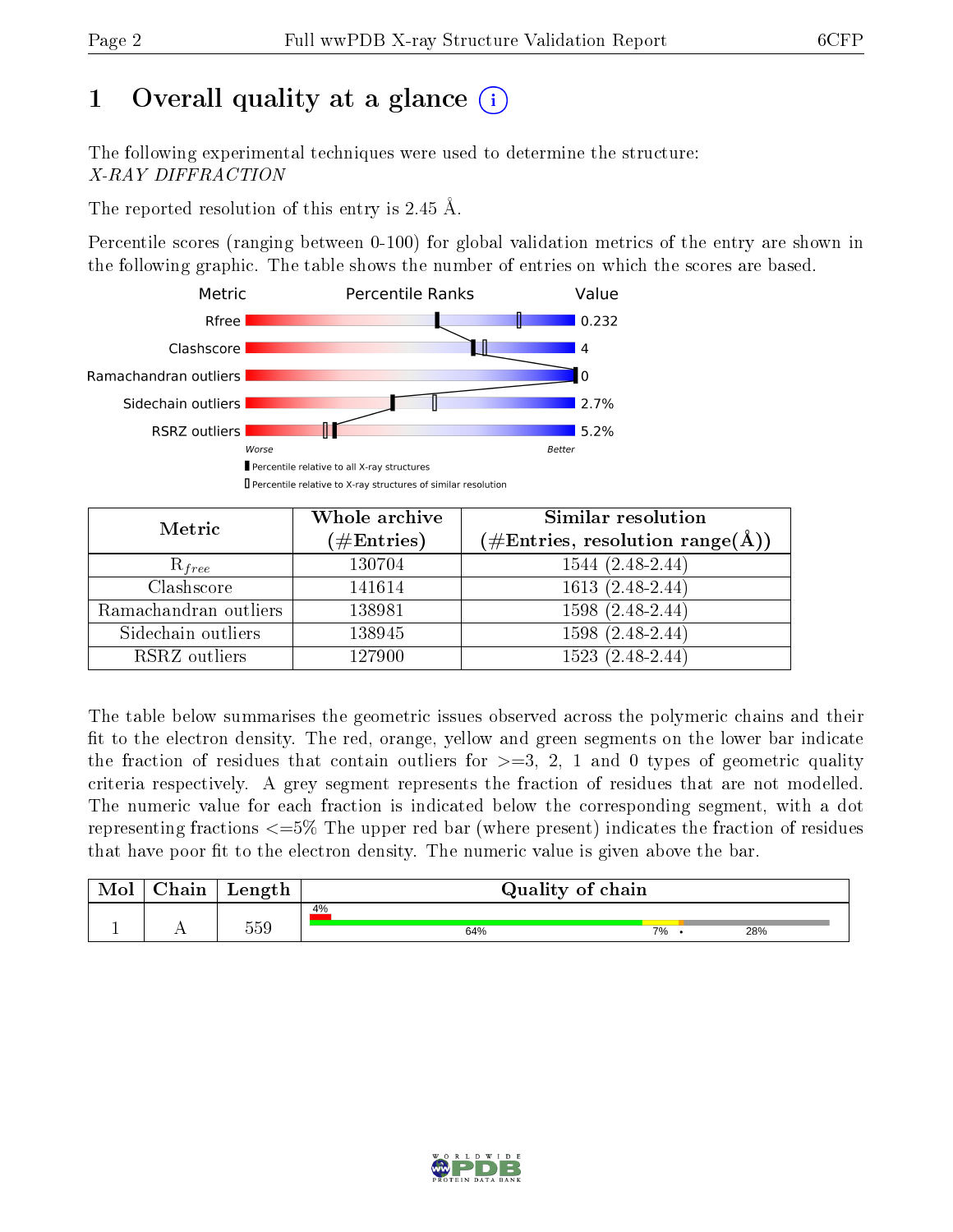# 2 Entry composition  $\binom{1}{1}$

There are 4 unique types of molecules in this entry. The entry contains 3271 atoms, of which 0 are hydrogens and 0 are deuteriums.

In the tables below, the ZeroOcc column contains the number of atoms modelled with zero occupancy, the AltConf column contains the number of residues with at least one atom in alternate conformation and the Trace column contains the number of residues modelled with at most 2 atoms.

• Molecule 1 is a protein called Ubiquitin-like protein SMT3, Polymerase acidic protein.

| Mol | Chain | Residues |               |      | Atoms |     |    | $\mid$ ZeroOcc $\mid$ AltConf $\mid$ Trace |  |
|-----|-------|----------|---------------|------|-------|-----|----|--------------------------------------------|--|
|     |       | 402      | Total<br>3146 | 2006 | 531   | 584 | 25 |                                            |  |

There are 10 discrepancies between the modelled and reference sequences:

| Chain | Residue | Modelled   | Actual | Comment               | Reference         |
|-------|---------|------------|--------|-----------------------|-------------------|
| A     | 158     | <b>MET</b> |        | initiating methionine | <b>UNP Q12306</b> |
| А     | 159     | <b>GLY</b> |        | expression tag        | <b>UNP Q12306</b> |
| А     | 160     | <b>HIS</b> |        | expression tag        | UNP Q12306        |
| A     | 161     | HIS        |        | expression tag        | <b>UNP Q12306</b> |
| А     | 162     | HIS        |        | expression tag        | UNP Q12306        |
| А     | 163     | HIS        |        | expression tag        | <b>UNP Q12306</b> |
| А     | 164     | HIS        |        | expression tag        | <b>UNP Q12306</b> |
| A     | 165     | <b>HIS</b> |        | expression tag        | <b>UNP Q12306</b> |
| А     | 166     | <b>SER</b> |        | expression tag        | <b>UNP Q12306</b> |
|       | 167     | <b>GLY</b> |        | expression tag        | <b>UNP Q12306</b> |

• Molecule 2 is 1-{1-[(4-fluorophenyl)methyl]-2-methyl-1H-imidazol-4-yl}ethan-1-one (threeletter code: EZS) (formula:  $C_{13}H_{13}FN_2O$ ) (labeled as "Ligand of Interest" by author).

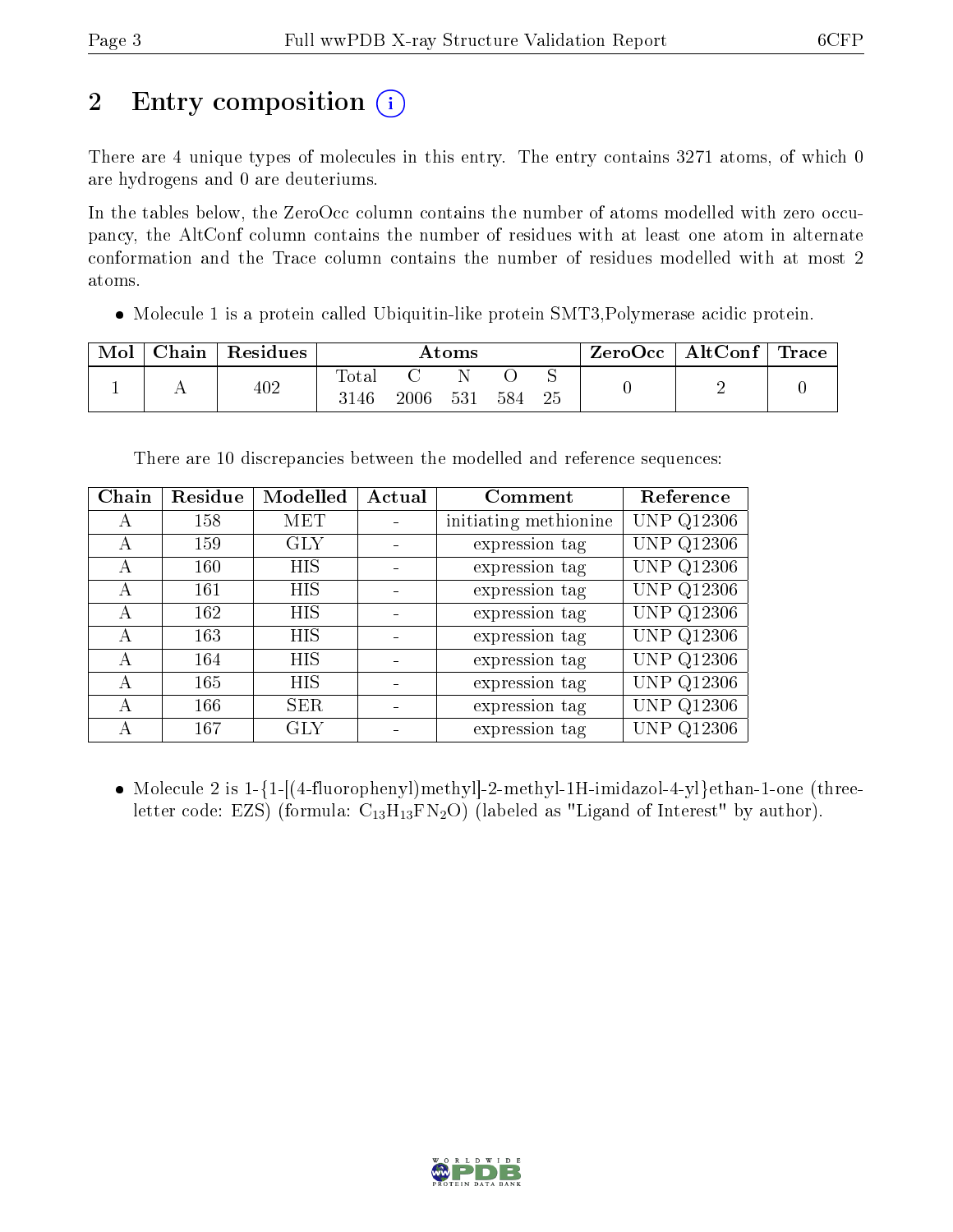

| Mol | Chain   Residues $\overline{ }$ | Atoms       |      |  |  | $\mathsf{ZeroOcc} \mid \mathsf{AltConf} \mid$ |  |  |
|-----|---------------------------------|-------------|------|--|--|-----------------------------------------------|--|--|
|     |                                 | Total C F N |      |  |  |                                               |  |  |
|     |                                 |             | 13 1 |  |  |                                               |  |  |

• Molecule 3 is DIMETHYL SULFOXIDE (three-letter code: DMS) (formula:  $C_2H_6OS$ ).



| Mol | $\vert$ Chain $\vert$ Residues | Atoms     |  |  | $^+$ ZeroOcc $\mid$ AltConf $_+$ |  |
|-----|--------------------------------|-----------|--|--|----------------------------------|--|
|     |                                | Total C O |  |  |                                  |  |

Molecule 4 is water.

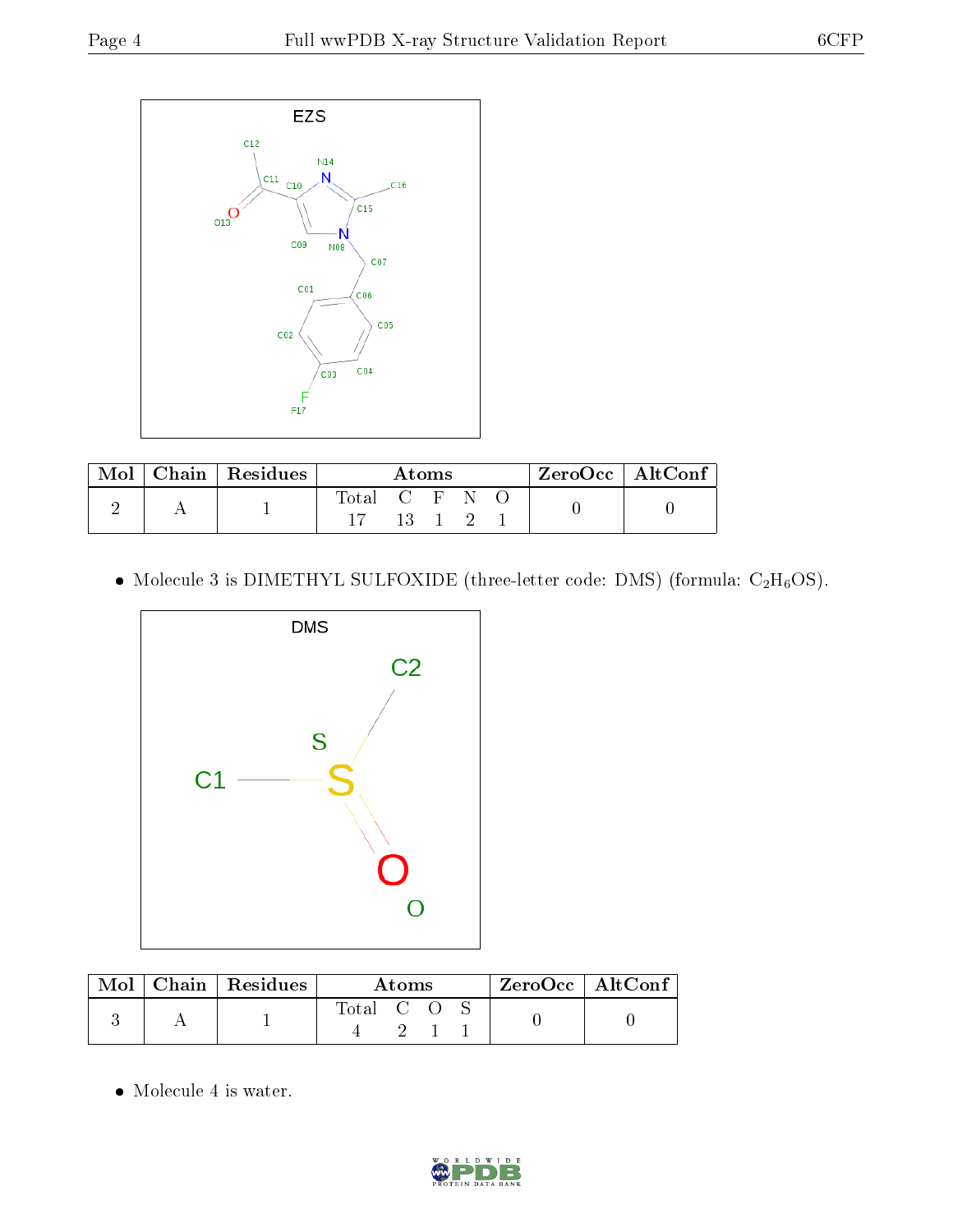|  | Mol   Chain   Residues | Atoms               | $\rm ZeroOcc \mid AltConf$ |  |
|--|------------------------|---------------------|----------------------------|--|
|  | 104                    | Total<br>104<br>104 |                            |  |

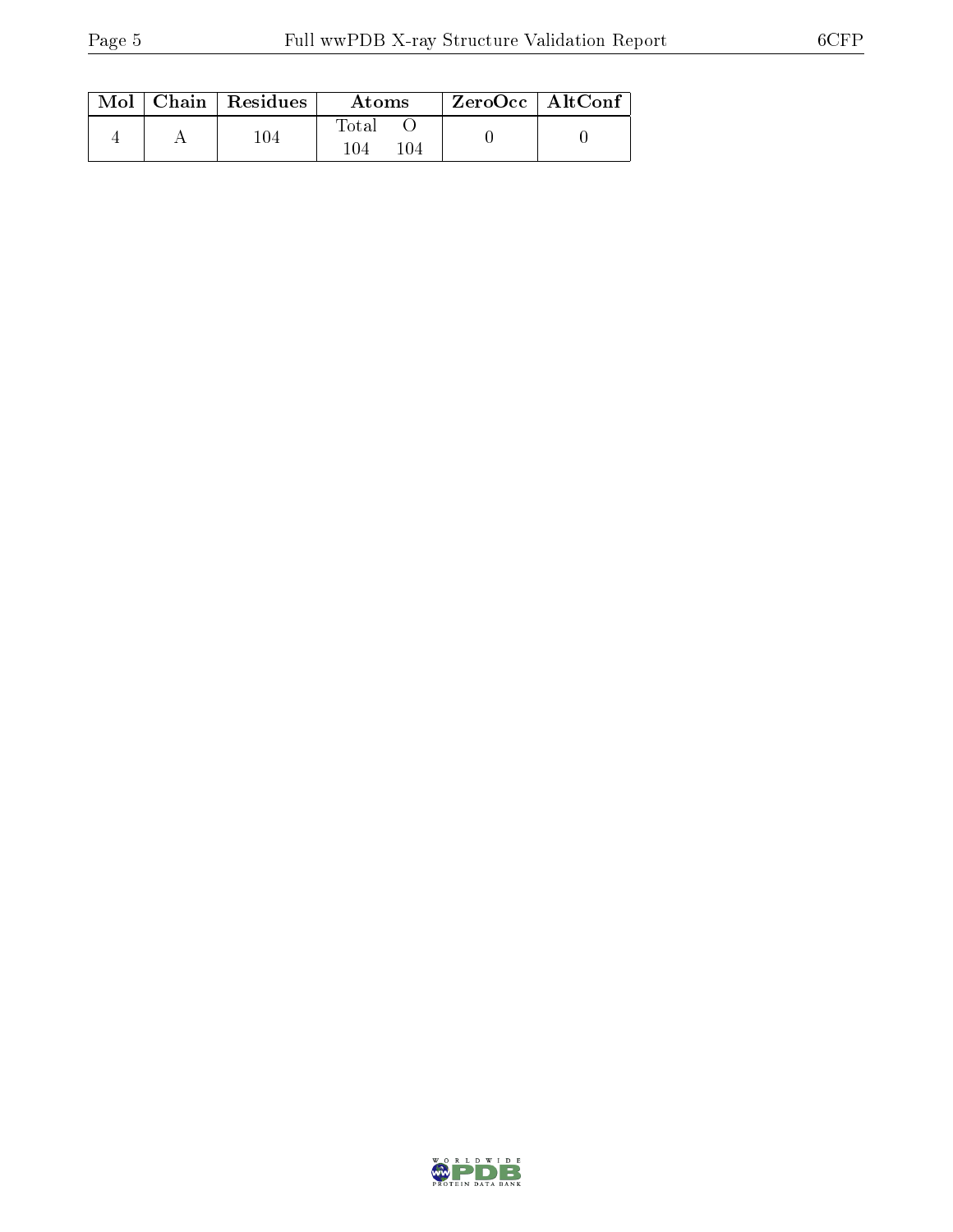# 3 Residue-property plots  $(i)$

These plots are drawn for all protein, RNA and DNA chains in the entry. The first graphic for a chain summarises the proportions of the various outlier classes displayed in the second graphic. The second graphic shows the sequence view annotated by issues in geometry and electron density. Residues are color-coded according to the number of geometric quality criteria for which they contain at least one outlier: green  $= 0$ , yellow  $= 1$ , orange  $= 2$  and red  $= 3$  or more. A red dot above a residue indicates a poor fit to the electron density (RSRZ  $> 2$ ). Stretches of 2 or more consecutive residues without any outlier are shown as a green connector. Residues present in the sample, but not in the model, are shown in grey.

• Molecule 1: Ubiquitin-like protein SMT3,Polymerase acidic protein



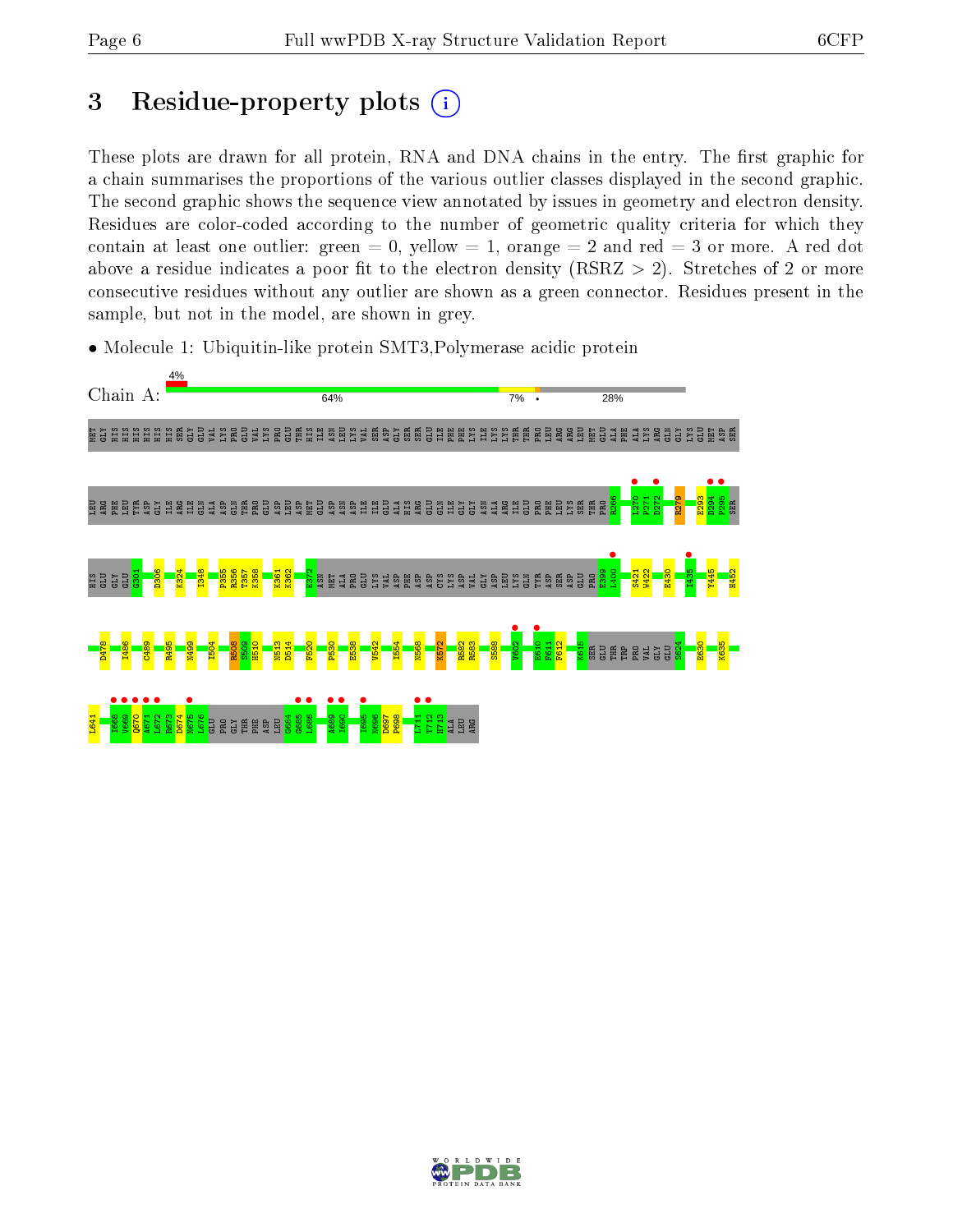## 4 Data and refinement statistics  $(i)$

| Property                                                                 | Value                                            | Source     |
|--------------------------------------------------------------------------|--------------------------------------------------|------------|
| Space group                                                              | P 65 2 2                                         | Depositor  |
| Cell constants                                                           | 68.82Å 397.82Å<br>68.82Å                         | Depositor  |
| a, b, c, $\alpha$ , $\beta$ , $\gamma$                                   | $90.00^{\circ}$ $90.00^{\circ}$ $120.00^{\circ}$ |            |
| Resolution $(A)$                                                         | 2.45<br>41.13<br>$\frac{1}{2}$                   | Depositor  |
|                                                                          | 47.70<br>$-2.45$                                 | <b>EDS</b> |
| % Data completeness                                                      | 99.9 (41.13-2.45)                                | Depositor  |
| (in resolution range)                                                    | 100.0 (47.70-2.45)                               | <b>EDS</b> |
| $R_{merge}$                                                              | 0.07                                             | Depositor  |
| $\mathrm{R}_{sym}$                                                       | (Not available)                                  | Depositor  |
| $\langle I/\sigma(I) \rangle^{-1}$                                       | 3.82 (at $2.45\text{\AA}$ )                      | Xtriage    |
| Refinement program                                                       | PHENIX (1.13 2998: ???)                          | Depositor  |
|                                                                          | , 0.231<br>0.179                                 | Depositor  |
| $R, R_{free}$                                                            | 0.232<br>0.179<br>$\overline{a}$                 | DCC        |
| $R_{free}$ test set                                                      | $1946$ reflections $(8.91\%)$                    | wwPDB-VP   |
| Wilson B-factor $(A^2)$                                                  | 45.8                                             | Xtriage    |
| Anisotropy                                                               | 0.345                                            | Xtriage    |
| Bulk solvent $k_{sol}(\mathrm{e}/\mathrm{A}^3),$ $B_{sol}(\mathrm{A}^2)$ | $0.32$ , 44.4                                    | <b>EDS</b> |
| L-test for twinning <sup>2</sup>                                         | $< L >$ = 0.49, $< L^2 >$ = 0.32                 | Xtriage    |
| Estimated twinning fraction                                              | $\overline{\text{No}}$ twinning to report.       | Xtriage    |
| $F_o, F_c$ correlation                                                   | 0.95                                             | <b>EDS</b> |
| Total number of atoms                                                    | 3271                                             | wwPDB-VP   |
| Average B, all atoms $(A^2)$                                             | 55.0                                             | wwPDB-VP   |

Xtriage's analysis on translational NCS is as follows: The largest off-origin peak in the Patterson function is  $5.63\%$  of the height of the origin peak. No significant pseudotranslation is detected.

<sup>&</sup>lt;sup>2</sup>Theoretical values of  $\langle |L| \rangle$ ,  $\langle L^2 \rangle$  for acentric reflections are 0.5, 0.333 respectively for untwinned datasets, and 0.375, 0.2 for perfectly twinned datasets.



<span id="page-6-1"></span><span id="page-6-0"></span><sup>1</sup> Intensities estimated from amplitudes.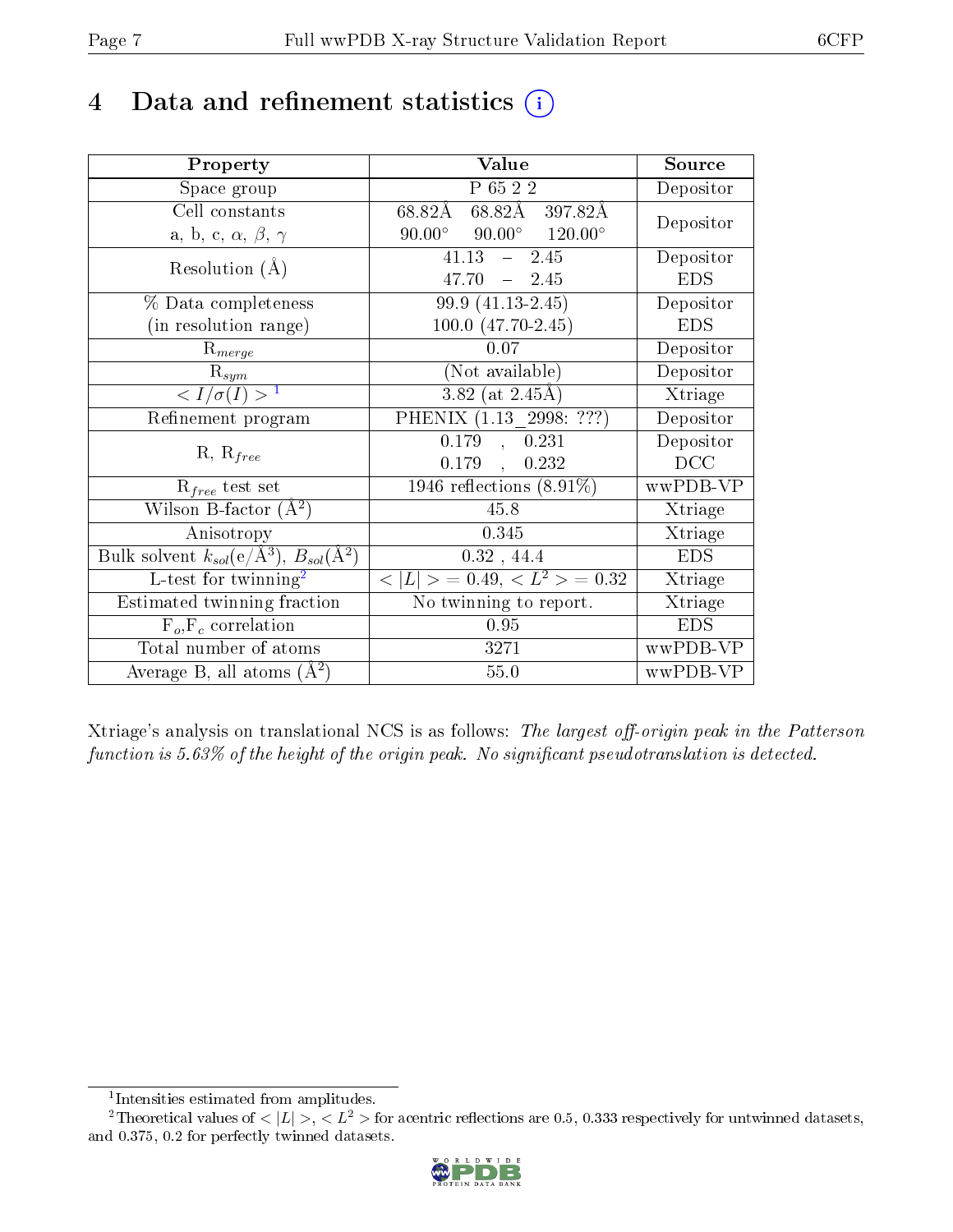## 5 Model quality  $(i)$

### 5.1 Standard geometry  $(i)$

Bond lengths and bond angles in the following residue types are not validated in this section: DMS, EZS

The Z score for a bond length (or angle) is the number of standard deviations the observed value is removed from the expected value. A bond length (or angle) with  $|Z| > 5$  is considered an outlier worth inspection. RMSZ is the root-mean-square of all Z scores of the bond lengths (or angles).

| $Mol$ Chain |      | Bond lengths                    | Bond angles |                   |  |
|-------------|------|---------------------------------|-------------|-------------------|--|
|             |      | RMSZ $ #Z  > 5$ RMSZ $ #Z  > 5$ |             |                   |  |
|             | 0.38 | 0/3215                          | 0.53        | $\binom{0}{4348}$ |  |

There are no bond length outliers.

There are no bond angle outliers.

There are no chirality outliers.

There are no planarity outliers.

#### 5.2 Too-close contacts  $(i)$

In the following table, the Non-H and H(model) columns list the number of non-hydrogen atoms and hydrogen atoms in the chain respectively. The H(added) column lists the number of hydrogen atoms added and optimized by MolProbity. The Clashes column lists the number of clashes within the asymmetric unit, whereas Symm-Clashes lists symmetry related clashes.

|  |      |      |    | Mol   Chain   Non-H   H(model)   H(added)   Clashes   Symm-Clashes |
|--|------|------|----|--------------------------------------------------------------------|
|  | 3146 | 3088 | 23 |                                                                    |
|  |      |      |    |                                                                    |
|  |      |      |    |                                                                    |
|  | 104  |      |    |                                                                    |
|  | 3271 | 3094 |    |                                                                    |

The all-atom clashscore is defined as the number of clashes found per 1000 atoms (including hydrogen atoms). The all-atom clashscore for this structure is 4.

All (23) close contacts within the same asymmetric unit are listed below, sorted by their clash magnitude.

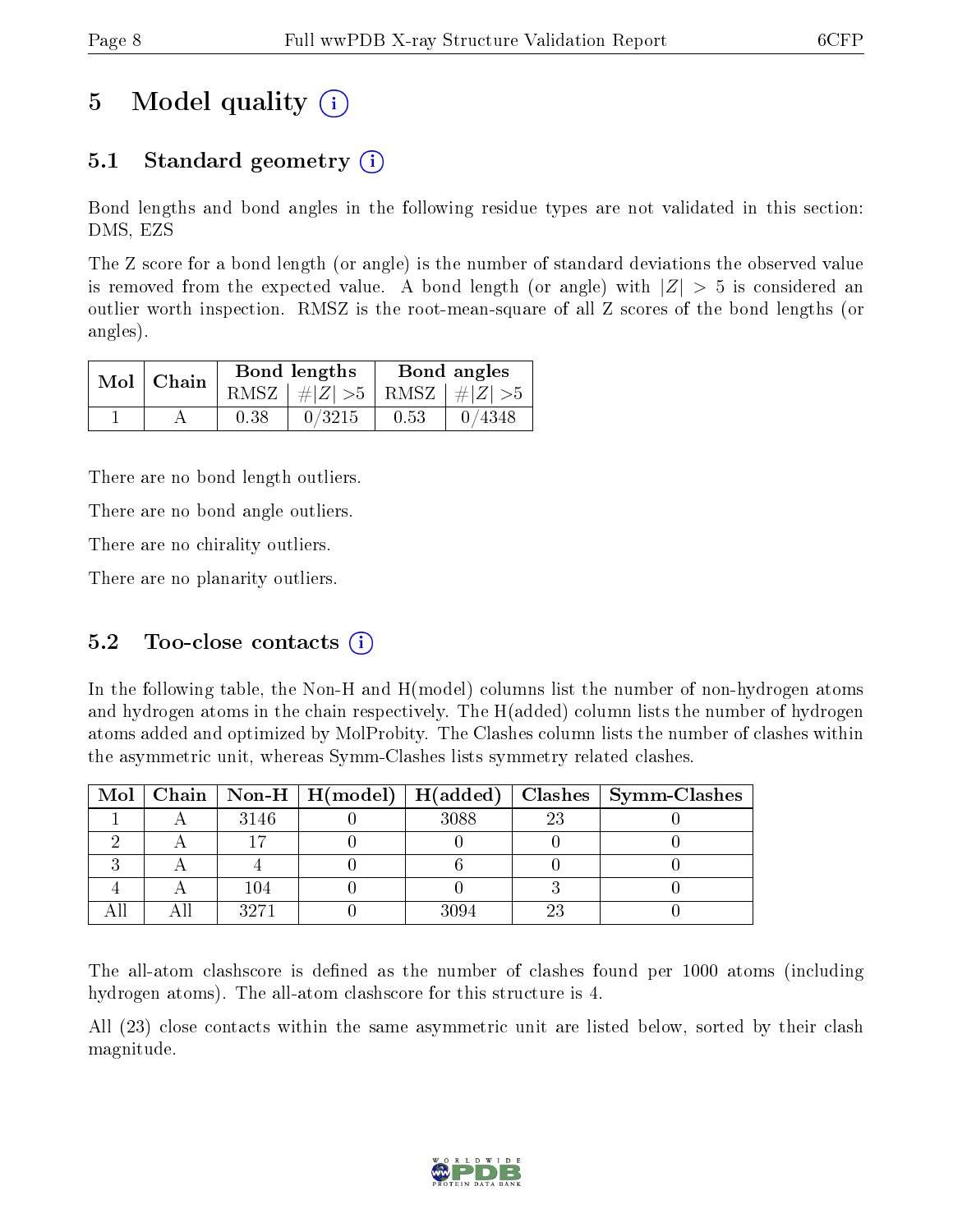|                                 |                                 | Interatomic    | Clash          |
|---------------------------------|---------------------------------|----------------|----------------|
| Atom-1                          | Atom-2                          | distance $(A)$ | (A)<br>overlap |
| 1:A:348:ILE:HG23                | 1:A:355:PRO:HD2                 | 1.75           | 0.69           |
| 1:A:362:LYS:HZ2                 | 1:A:508:ARG:HH21                | 1.46           | 0.63           |
| 1:A:279:ARG:NH1                 | 1:A:697:ASP:OD2                 | 2.35           | 0.60           |
| 1: A:306: ASP:OD2               | 4: A:901: HOH:O                 | 2.17           | 0.55           |
| 1: A:514: ASP: HA               | 1:A:572:LYS:HB3                 | 1.88           | 0.55           |
| 1: A: 362: LYS: NZ              | 1: A:508:ARG:HH21               | 2.07           | 0.52           |
| 1: A:348: ILE: HDI1             | 1:A:358:LYS:HG2                 | 1.95           | 0.48           |
| 1:A:630:GLU:HB3                 | 1: A:635: LYS: HG2              | 1.95           | 0.47           |
| 1: A:430: GLU:OE2               | 1: A: 583: ARG: NH2             | 2.45           | 0.47           |
| 1: A:520: PHE: CZ               | 1: A:568: ASN:HB3               | 2.50           | 0.46           |
| $1:A:582:ARG:\overline{H}B2$    | 4:A:927:HOH:O                   | 2.17           | 0.45           |
| 1: A:361: LYS:NZ                | 4: A:909:HOH:O                  | 2.51           | 0.44           |
| $1: A:530: PRO: \overline{HG3}$ | 1:A:542:VAL:HG11                | 1.99           | 0.44           |
| 1: A:421: SER:HB3               | 1:A:452:HIS:CE1                 | 2.54           | 0.43           |
| 1:A:478:ASP:OD1                 | $1: A:510: HIS: \overline{NE2}$ | 2.35           | 0.43           |
| 1:A:504[A]:ILE:HG23             | $1: A:520:$ PHE:HB2             | 2.00           | 0.43           |
| 1: A:293: GLU:OE1               | 1:A:495:ARG:HD3                 | 2.19           | 0.42           |
| 1:A:422:TRP:CE3                 | 1: A:489: CYS:HB3               | 2.55           | 0.42           |
| 1: A: 356: ARG: HG2             | 1: A: 357: THR: HG23            | 2.01           | 0.42           |
| 1: A:486: ILE: HA               | 1:A:499:ASN:O                   | 2.20           | 0.42           |
| $1: A:588$ : SER: OG            | 1: A:641:LEU:HA                 | 2.22           | 0.40           |
| 1:A:445:TYR:HB3                 | $1: A:612:$ PHE:CD1             | 2.57           | 0.40           |
| 1: A:674: ASP:OD1               | 1:A:674:ASP:N                   | 2.55           | 0.40           |

There are no symmetry-related clashes.

#### 5.3 Torsion angles (i)

#### 5.3.1 Protein backbone (i)

In the following table, the Percentiles column shows the percent Ramachandran outliers of the chain as a percentile score with respect to all X-ray entries followed by that with respect to entries of similar resolution.

The Analysed column shows the number of residues for which the backbone conformation was analysed, and the total number of residues.

| Mol   Chain | Analysed                             |  | Favoured   Allowed   Outliers   Percentiles                |  |
|-------------|--------------------------------------|--|------------------------------------------------------------|--|
|             | $394/559$ (70%)   386 (98%)   8 (2%) |  | $\begin{array}{ c c c c }\n\hline\n100 & 100\n\end{array}$ |  |

There are no Ramachandran outliers to report.

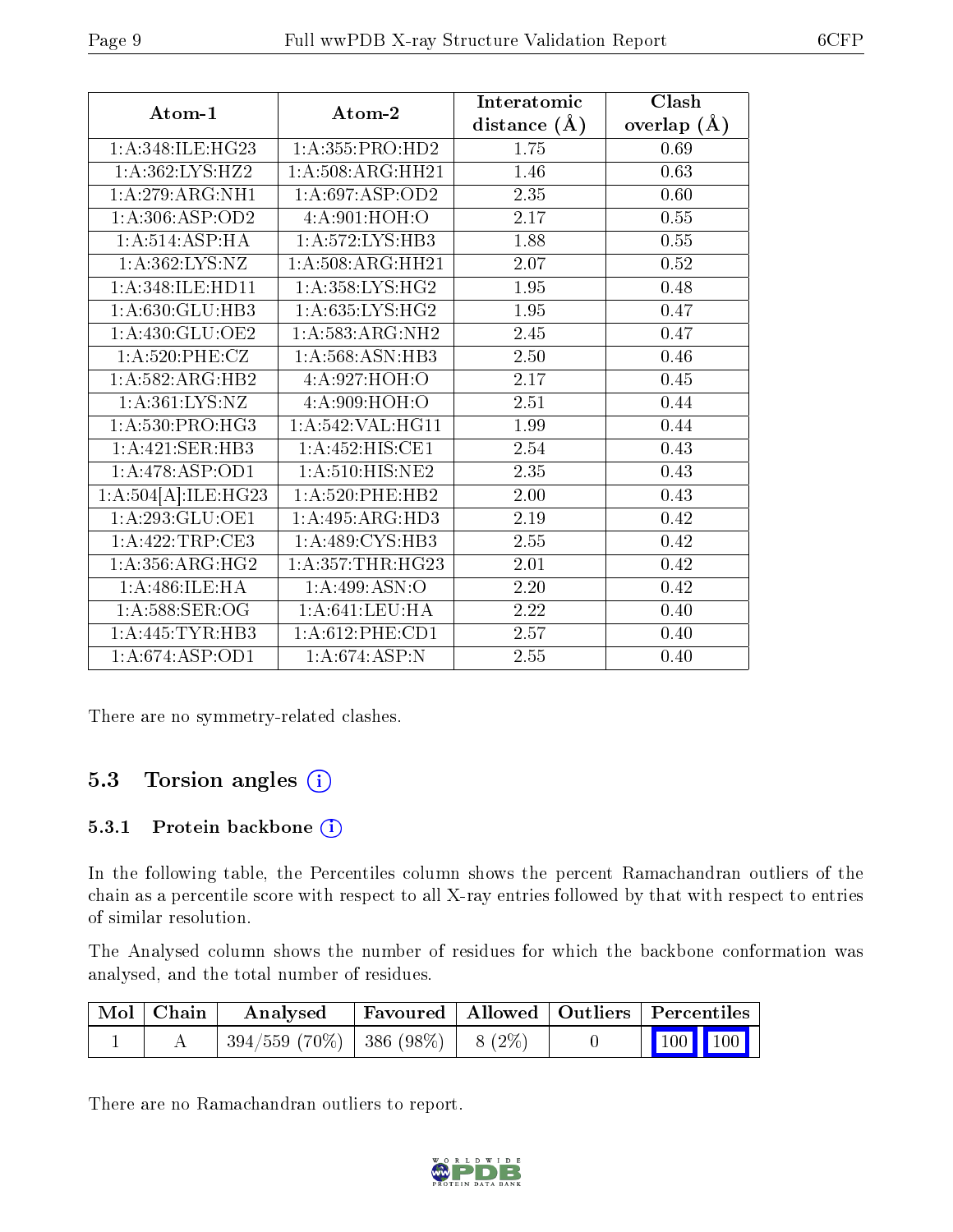#### 5.3.2 Protein sidechains  $(i)$

In the following table, the Percentiles column shows the percent sidechain outliers of the chain as a percentile score with respect to all X-ray entries followed by that with respect to entries of similar resolution.

The Analysed column shows the number of residues for which the sidechain conformation was analysed, and the total number of residues.

| Mol   Chain | Analysed                           | Rotameric   Outliers   Percentiles |           |  |
|-------------|------------------------------------|------------------------------------|-----------|--|
|             | $339/498(68\%)$ 330 (97\%) 9 (3\%) |                                    | $ 44 $ 57 |  |

All (9) residues with a non-rotameric sidechain are listed below:

| Mol | Chain | Res | <b>Type</b> |
|-----|-------|-----|-------------|
| 1   | А     | 279 | $\rm{ARG}$  |
|     | А     | 324 | <b>LYS</b>  |
| 1   | А     | 508 | $\rm{ARG}$  |
| 1   | А     | 513 | <b>ASN</b>  |
| 1   | А     | 538 | <b>GLU</b>  |
| 1   | А     | 554 | ILE         |
| 1   | А     | 572 | <b>LYS</b>  |
| 1   | А     | 670 | <b>GLN</b>  |
|     |       | 698 | PRO         |

Some sidechains can be flipped to improve hydrogen bonding and reduce clashes. There are no such sidechains identified.

#### $5.3.3$  RNA  $(i)$

There are no RNA molecules in this entry.

#### 5.4 Non-standard residues in protein, DNA, RNA chains  $(i)$

There are no non-standard protein/DNA/RNA residues in this entry.

#### 5.5 Carbohydrates  $(i)$

There are no carbohydrates in this entry.

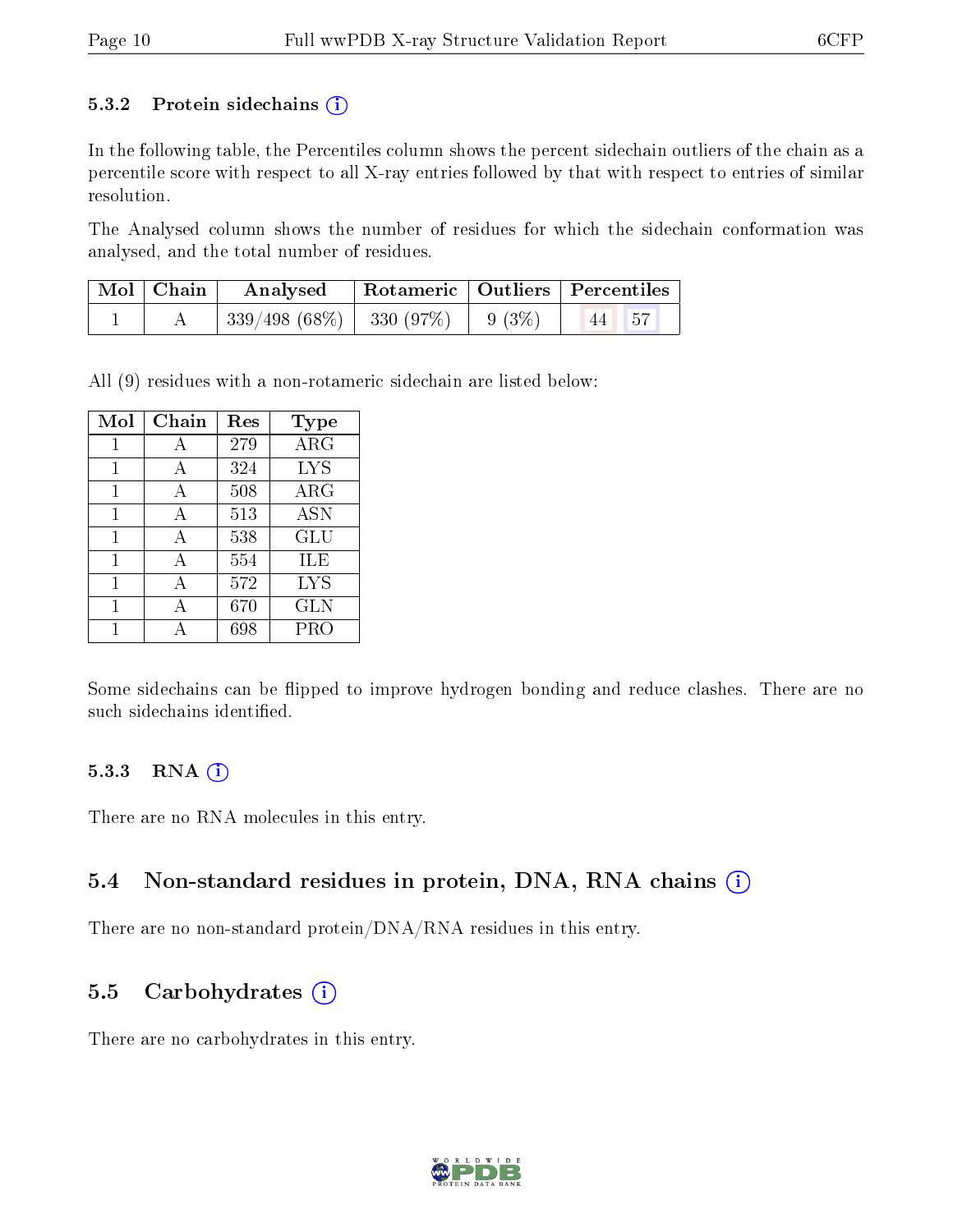### 5.6 Ligand geometry (i)

2 ligands are modelled in this entry.

In the following table, the Counts columns list the number of bonds (or angles) for which Mogul statistics could be retrieved, the number of bonds (or angles) that are observed in the model and the number of bonds (or angles) that are dened in the Chemical Component Dictionary. The Link column lists molecule types, if any, to which the group is linked. The Z score for a bond length (or angle) is the number of standard deviations the observed value is removed from the expected value. A bond length (or angle) with  $|Z| > 2$  is considered an outlier worth inspection. RMSZ is the root-mean-square of all Z scores of the bond lengths (or angles).

| Mol<br>Type |               | $\mid$ Chain $\mid$ Res |     | Link |            | Bond lengths |             |          | Bond angles |            |
|-------------|---------------|-------------------------|-----|------|------------|--------------|-------------|----------|-------------|------------|
|             |               |                         |     |      | Counts     | $RMSZ_1$     | # $ Z  > 2$ | Counts   | RMSZ        | $+ Z  > 2$ |
|             | EZS           |                         | 801 |      | 16, 18, 18 | 1.04         | $(6\%)$     | 18,25,25 | 1.48        | (2(11%)    |
|             | $_{\rm{DNS}}$ |                         | 802 |      | 3.3.3      | 0.63         |             | 3.3,3    | 0.90        |            |

In the following table, the Chirals column lists the number of chiral outliers, the number of chiral centers analysed, the number of these observed in the model and the number defined in the Chemical Component Dictionary. Similar counts are reported in the Torsion and Rings columns. '-' means no outliers of that kind were identified.

|          |                               |  |                | Mol   Type   Chain   Res   Link   Chirals   Torsions   Rings |  |
|----------|-------------------------------|--|----------------|--------------------------------------------------------------|--|
| $'$ EZS. | $A \parallel 801 \parallel -$ |  | <b>Section</b> | $\frac{2}{4/8}$   0/2/2/2                                    |  |

All (1) bond length outliers are listed below:

|  |  |                               | $\mid$ Mol $\mid$ Chain $\mid$ Res $\mid$ Type $\mid$ Atoms $\mid$ Z $\mid$ Observed(A) $\mid$ Ideal(A) $\mid$ |     |
|--|--|-------------------------------|----------------------------------------------------------------------------------------------------------------|-----|
|  |  | $801$   EZS   C10-C11   -3.25 | .46                                                                                                            | .50 |

All (2) bond angle outliers are listed below:

| Mol | Chain | $\operatorname{Res}$ | Type | Atoms         |         | Observed $(°)$ | Ideal $(°)$ |
|-----|-------|----------------------|------|---------------|---------|----------------|-------------|
|     |       | 801                  | EZS  | $C09-N08-C15$ | $-4.22$ | $106.81\,$     | $109.29\,$  |
| ∼   |       |                      | EZS  | $C06-C07-N08$ | 2.75    | $116.53\,$     | 112.40      |

There are no chirality outliers.

All (2) torsion outliers are listed below:

| Mol | Chain | Res | Type | Atoms                         |
|-----|-------|-----|------|-------------------------------|
|     |       | 801 | EZS  | $C05-C06-C07-N08$             |
|     |       | 801 | EZS. | $C01-C06-C07$ N <sub>08</sub> |

There are no ring outliers.

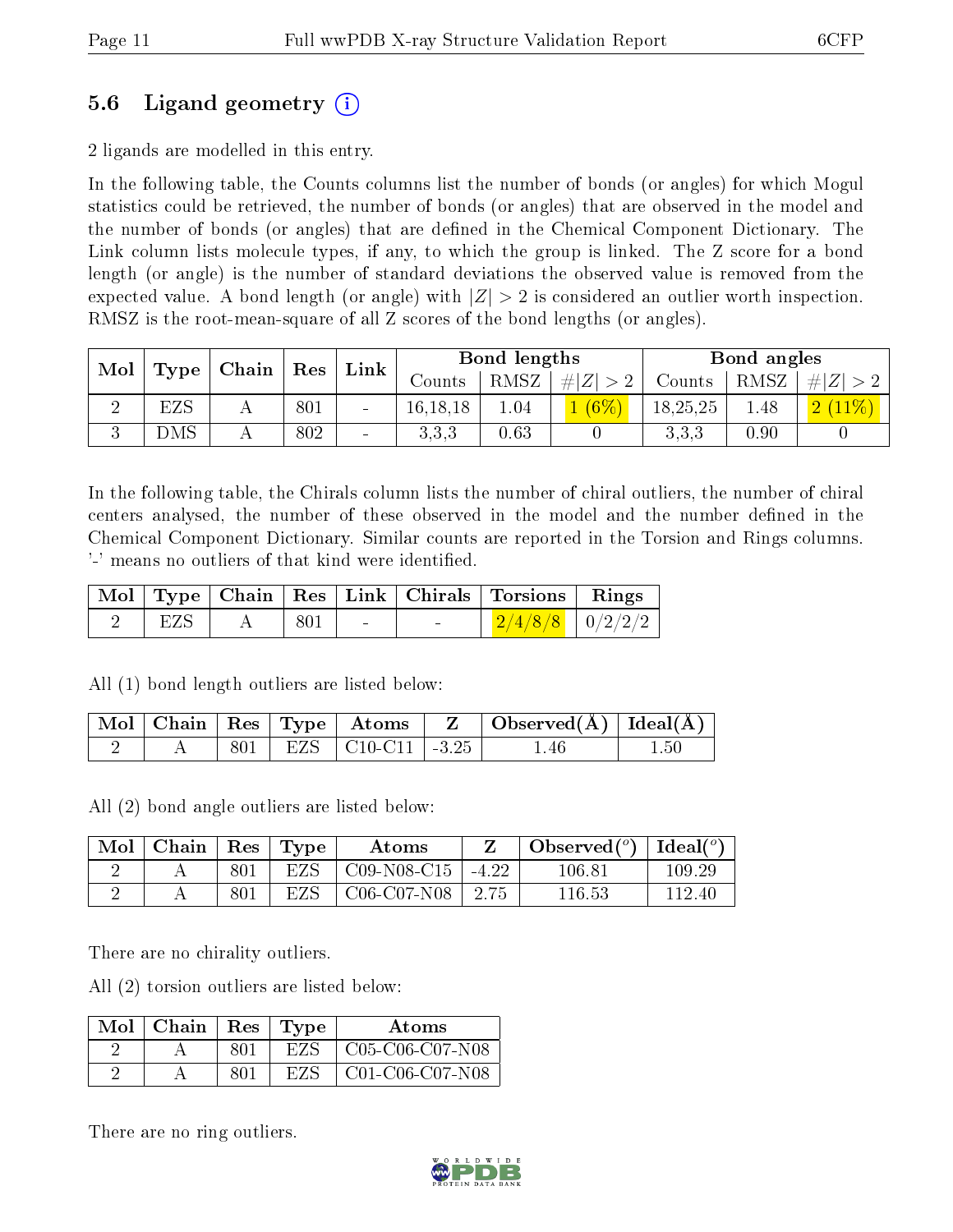No monomer is involved in short contacts.

The following is a two-dimensional graphical depiction of Mogul quality analysis of bond lengths, bond angles, torsion angles, and ring geometry for all instances of the Ligand of Interest. In addition, ligands with molecular weight > 250 and outliers as shown on the validation Tables will also be included. For torsion angles, if less then 5% of the Mogul distribution of torsion angles is within 10 degrees of the torsion angle in question, then that torsion angle is considered an outlier. Any bond that is central to one or more torsion angles identified as an outlier by Mogul will be highlighted in the graph. For rings, the root-mean-square deviation (RMSD) between the ring in question and similar rings identified by Mogul is calculated over all ring torsion angles. If the average RMSD is greater than 60 degrees and the minimal RMSD between the ring in question and any Mogul-identified rings is also greater than 60 degrees, then that ring is considered an outlier. The outliers are highlighted in purple. The color gray indicates Mogul did not find sufficient equivalents in the CSD to analyse the geometry.



#### 5.7 [O](https://www.wwpdb.org/validation/2017/XrayValidationReportHelp#nonstandard_residues_and_ligands)ther polymers  $(i)$

There are no such residues in this entry.

### 5.8 Polymer linkage issues  $(i)$

There are no chain breaks in this entry.

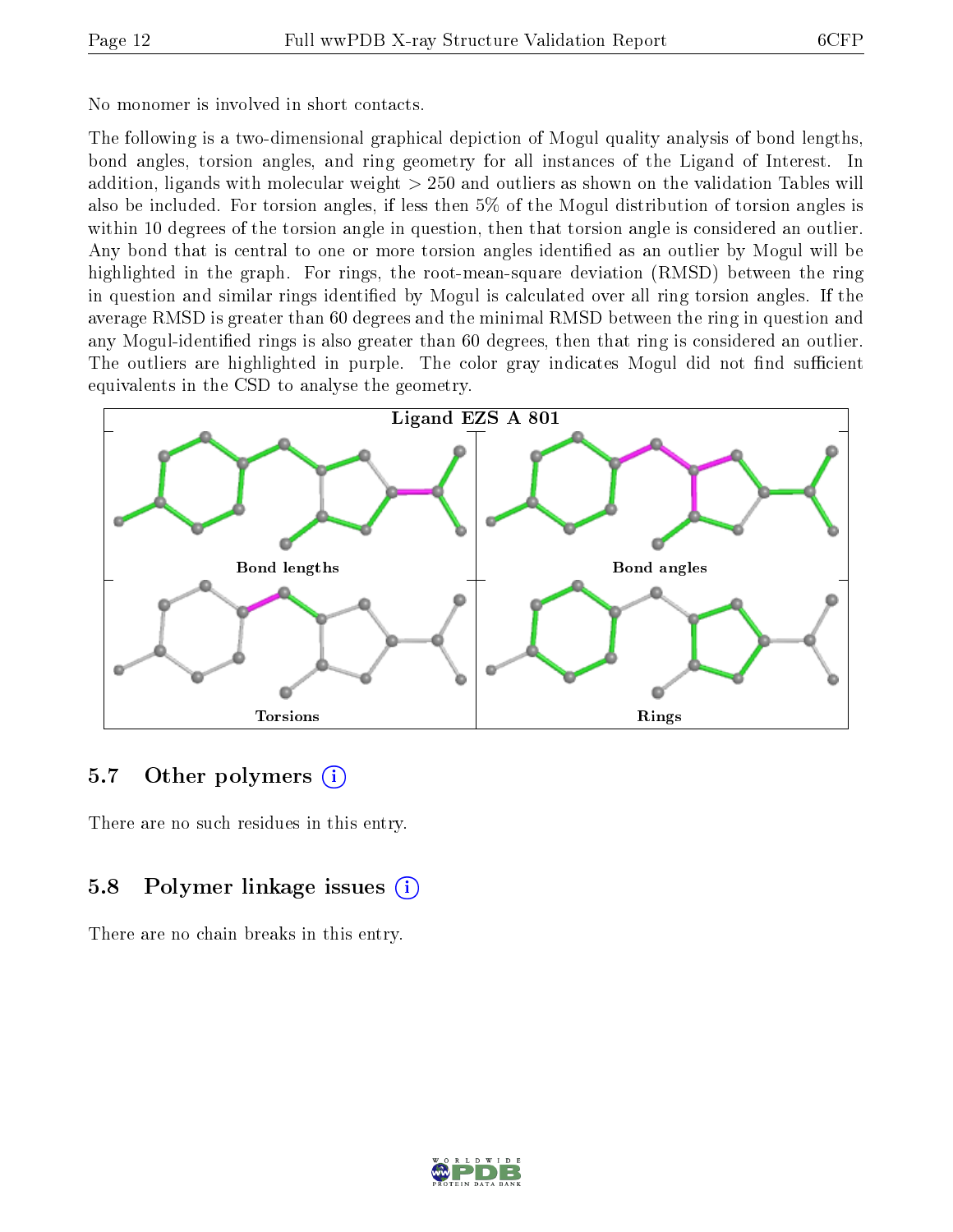## 6 Fit of model and data  $(i)$

### 6.1 Protein, DNA and RNA chains  $(i)$

In the following table, the column labelled  $#RSRZ> 2'$  contains the number (and percentage) of RSRZ outliers, followed by percent RSRZ outliers for the chain as percentile scores relative to all X-ray entries and entries of similar resolution. The OWAB column contains the minimum, median,  $95<sup>th</sup>$  percentile and maximum values of the occupancy-weighted average B-factor per residue. The column labelled ' $Q< 0.9$ ' lists the number of (and percentage) of residues with an average occupancy less than 0.9.

| $\mid$ Mol $\mid$ Chain | Analysed          | $  <$ RSRZ $>$ . | $\#\text{RSRZ}{>}2$ |  | $\text{OWAB}(\text{A}^2) \mid \text{Q}<0.9$ |  |
|-------------------------|-------------------|------------------|---------------------|--|---------------------------------------------|--|
|                         | $ 402/559(71\%) $ | 0.05             |                     |  | 21 (5%)   27   24   31, 51, 92, 125         |  |

All (21) RSRZ outliers are listed below:

| $\overline{\text{Mol}}$ | $\overline{\text{Chain}}$ | Res | Type                    | <b>RSRZ</b>      |
|-------------------------|---------------------------|-----|-------------------------|------------------|
| $\mathbf{1}$            | A                         | 686 | <b>LEU</b>              | 5.0              |
| $\overline{1}$          | $\overline{\rm A}$        | 671 | <b>ALA</b>              | 3.9              |
| $\overline{1}$          | $\overline{A}$            | 270 | <b>LEU</b>              | 3.2              |
| $\mathbf{1}$            | $\overline{\rm A}$        | 602 | <b>VAL</b>              | $\overline{3.1}$ |
| $\overline{1}$          | $\overline{\rm A}$        | 610 | GLU                     | 2.9              |
| $\overline{1}$          | $\overline{\rm A}$        | 685 | <b>GLY</b>              | 2.8              |
| $\mathbf{1}$            | $\overline{\rm A}$        | 695 | <b>ILE</b>              | 2.8              |
| $\overline{1}$          | $\overline{\rm A}$        | 689 | <b>ALA</b>              | 2.7              |
| $\overline{1}$          | $\overline{\rm A}$        | 672 | <b>LEU</b>              | 2.5              |
| $\overline{1}$          | $\overline{\rm A}$        | 670 | $\overline{\text{GLN}}$ | 2.4              |
| $\mathbf{1}$            | $\overline{\rm A}$        | 294 | <b>ASP</b>              | $2.3\,$          |
| $\overline{1}$          | $\overline{\rm A}$        | 668 | ILE                     | 2.3              |
| $\overline{1}$          | $\overline{\rm A}$        | 690 | ILE                     | 2.2              |
| $\overline{1}$          | $\overline{\rm A}$        | 435 | ILE                     | 2.2              |
| $\overline{1}$          | $\overline{\rm A}$        | 400 | <b>LEU</b>              | 2.2              |
| $\overline{1}$          | $\overline{A}$            | 711 | LEU                     | 2.2              |
| $\overline{1}$          | $\overline{\rm A}$        | 669 | <b>VAL</b>              | $2.1\,$          |
| $\mathbf{1}$            | $\boldsymbol{A}$          | 295 | PRO                     | 2.1              |
| $\overline{1}$          | $\overline{\rm A}$        | 712 | THR                     | 2.1              |
| $\mathbf{1}$            | $\overline{\rm A}$        | 272 | <b>ASP</b>              | 2.0              |
| $\overline{1}$          | A                         | 675 | <b>ASN</b>              | 2.0              |

### 6.2 Non-standard residues in protein, DNA, RNA chains (i)

There are no non-standard protein/DNA/RNA residues in this entry.

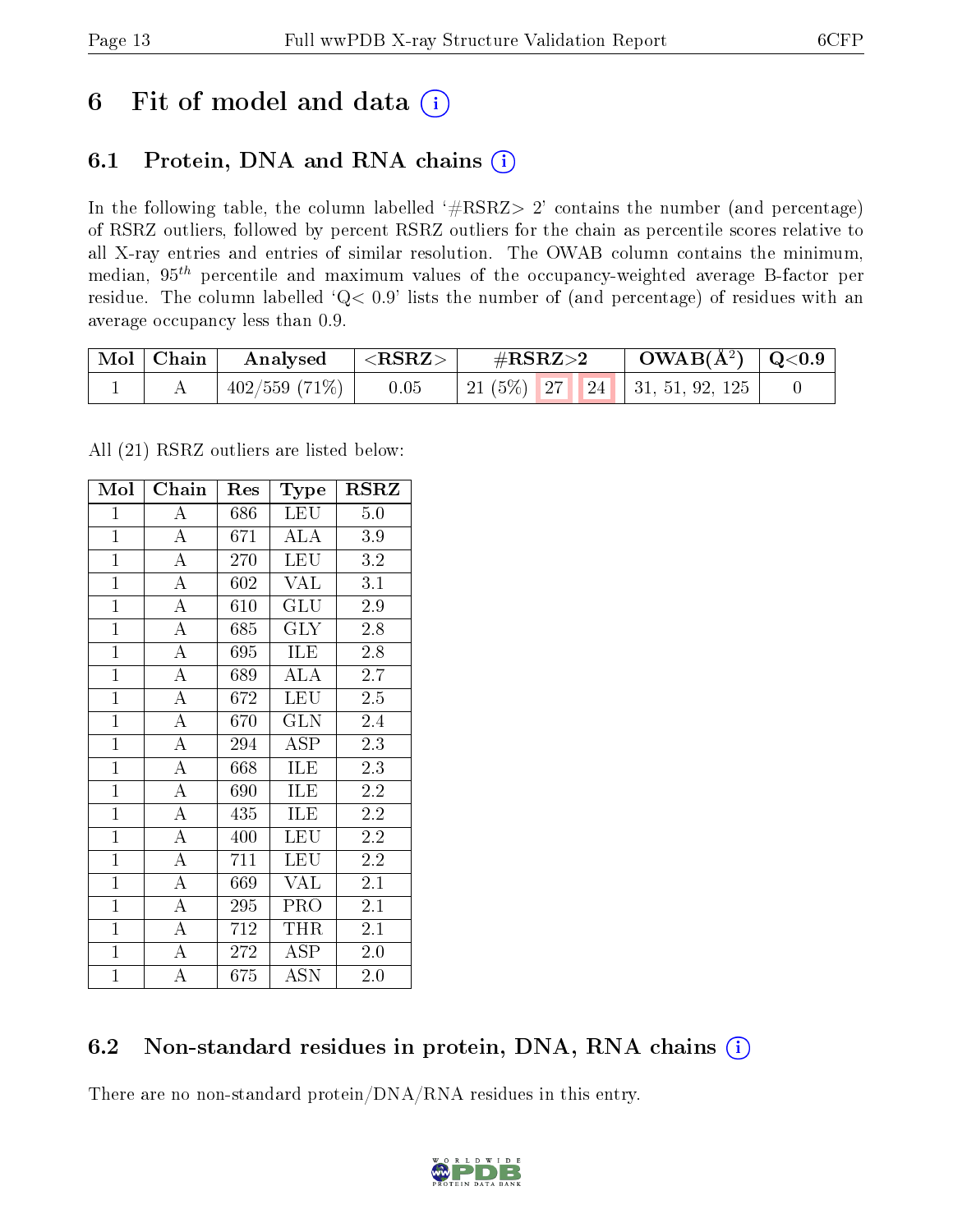#### 6.3 Carbohydrates  $(i)$

There are no carbohydrates in this entry.

#### 6.4 Ligands  $(i)$

In the following table, the Atoms column lists the number of modelled atoms in the group and the number defined in the chemical component dictionary. The B-factors column lists the minimum, median,  $95<sup>th</sup>$  percentile and maximum values of B factors of atoms in the group. The column labelled  $Q < 0.9$ ' lists the number of atoms with occupancy less than 0.9.

| Mol | Type <sub>1</sub> | . Chain∣ | $\mid$ Res $\mid$ | $\mid$ Atoms | RSCC     |      | $RSR \mid$ B-factors( $\AA^2$ ) | $\mathrm{Q}{<}0.9$ |
|-----|-------------------|----------|-------------------|--------------|----------|------|---------------------------------|--------------------|
|     | $_{\rm EZS}$      |          | 801               |              | 0.86     | 0.35 | 70,84,90,96                     |                    |
|     | DMS               |          | 802               |              | $0.94\,$ | 0.29 | 69,77,87,95                     |                    |

The following is a graphical depiction of the model fit to experimental electron density of all instances of the Ligand of Interest. In addition, ligands with molecular weight  $> 250$  and outliers as shown on the geometry validation Tables will also be included. Each fit is shown from different orientation to approximate a three-dimensional view.